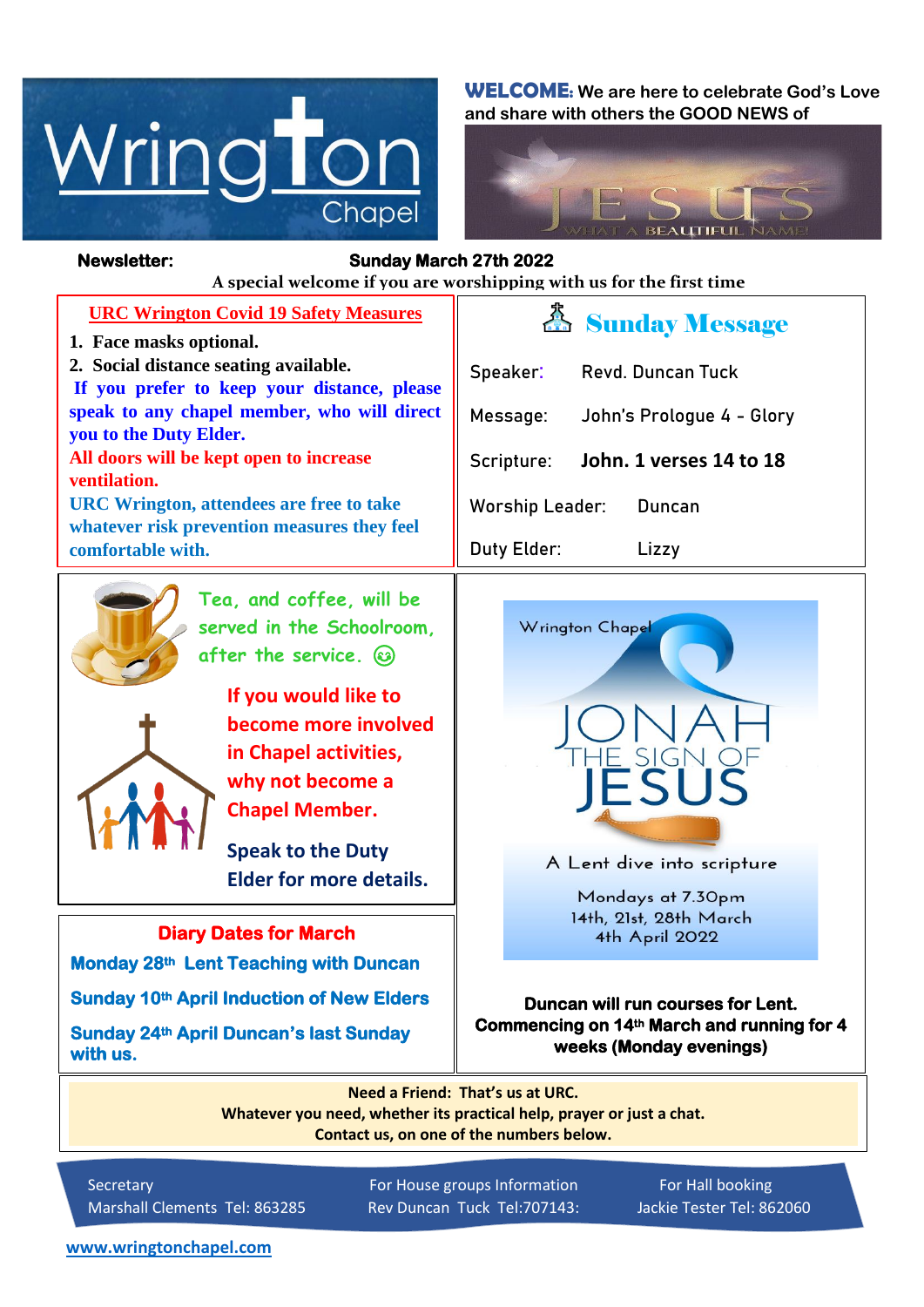## **ORDER OF SERVICE**

| <b>Duncan</b>         | <b>Welcome and notices</b>                                                                   |
|-----------------------|----------------------------------------------------------------------------------------------|
|                       | <b>Prayer</b>                                                                                |
| Song                  | 295 I Serve a Risen Saviour                                                                  |
| Duncan                | All age talk.                                                                                |
| Children's song       | 049 Be Bold! Be Strong!                                                                      |
| <b>Children leave</b> | as they leave, please say 'May the Lord be with you'<br>and they respond 'and also with you' |
| Reading               | John. 1 verses 14 to 18                                                                      |
| Duncan                | <b>Intercessions</b>                                                                         |
| Song                  | 1008 The Lord's My Shepherd [Ps 93]                                                          |
| <b>Message</b>        | <b>John's Prologue 4 - Glory</b>                                                             |
| Song                  | 266 I Cannot Tell Why He Whom Angels Worship                                                 |
| Duncan                | <b>Benediction.</b>                                                                          |

Please invite anyone who would like particular prayer to take the opportunity to come forward or to share any concerns with someone they know or one of the Elders.

# **NEWS FOR PRAYER**

We have all been touched and deeply saddened by news of the war in Ukraine, and the number of people forced to flee their homes. As Christians, violence of any kind contradicts what we believe and what we stand for. MAF co-founder Jack Hemmings recently expressed his sadness that aircraft are once again being used to wreak

devastation on communities. MAF was born in the aftermath of World War II with the aim of using planes, not for destruction, but to bring help, hope and healing.

Sadly, the tragedy of war is still felt in many countries, including Democratic Republic of Congo (DRC). Although war officially ended in 2003, eastern DRC is still considered to be one of the most dangerous places in the world, especially for women and children (War Child).

Rape was weaponised in the DRC's wars to destroy families, and sexual violence is still prevalent today. The UN calls this country the 'rape capital of the world'. According to a World Bank study, as many as 1.8 million women in the DRC have been raped. It's estimated that 12% of the female population have been raped at least once.

- We pray for the people of Ukraine and everyone who is living with the consequences of war, that they feel your peace and comfort in these difficult times.
- We pray for peace, the laying down of arms and all forms of violence in countries where there is conflict.
- We pray that women in the DRC who are survivors of sexual violence who are often stigmatised and rejected by their families – find restoration through the perfect love of Christ.